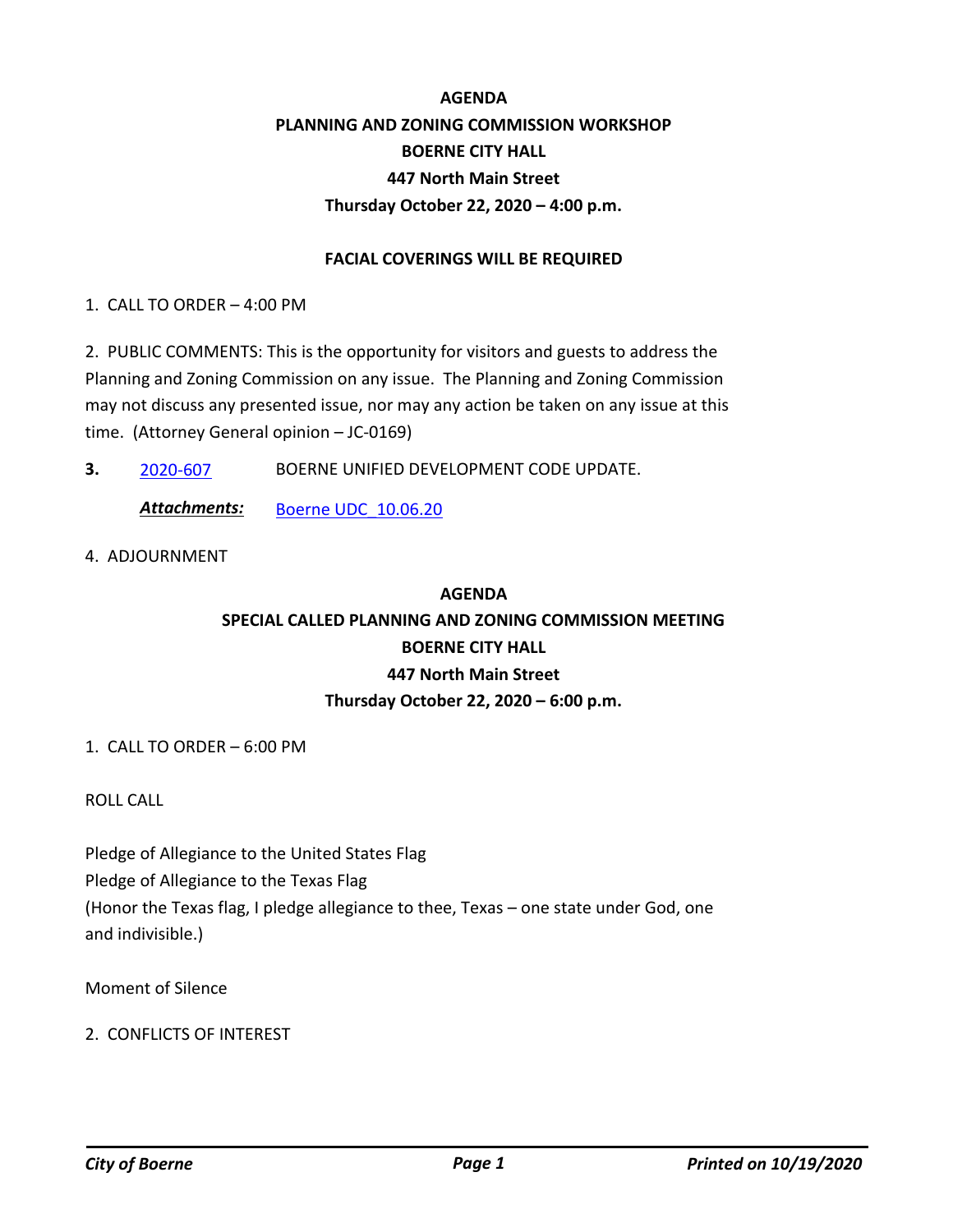3. PUBLIC COMMENTS: This is the opportunity for visitors and guests to address the Planning and Zoning Commission on any issue. The Planning and Zoning Commission may not discuss any presented issue, nor may any action be taken on any issue at this time. (Attorney General opinion – JC-0169)

4. REGULAR AGENDA:

Untable the proposed preliminary plat for Shoreline Park, Phase 6, 26.685 acres, 64 residential lots, 6 open space lots, and 4.74 acres of right-of-way (KAD No. 12852, 302218, and 302219). Take necessary action. **A.** 2020-608

*Attachments:* Summary - Shoreline Park Phase 6 - Untable

- Consider the preliminary plat for Shoreline Park, Phase 6, 26.685 acres, 64 residential lots, 6 open space lots, and 4.74 acres of right-of-way (KAD No. 12852, 302218, and 302219). Take necessary action. **B.** 2020-606
	- Summary Shoreline Park Phase 6 Preliminary Plat Att 1 - Location Map Att 2 - Aerial Map Att 3 - Shoreline Park Phase 6 Preliminary Plat Att 4 - Approved Master Plan *Attachments:*

5. THE CITY OF BOERNE PLANNING AND ZONING COMMISSION RESERVES THE RIGHT TO ADJOURN INTO EXECUTIVE SESSION AT ANY TIME TO DISCUSS ANY OF THE MATTERS LISTED ABOVE, AS AUTHORIZED BY TEXAS GOVERNMENT CODE §551.071 (CONSULTATION WITH ATTORNEY).

6. ADJOURNMENT

s/s Laura Talley

Administrative Officer

\_\_\_\_\_\_\_\_\_\_\_\_\_\_\_\_\_\_\_\_\_\_\_\_\_\_\_\_\_\_\_

#### **CERTIFICATION**

**I herby certify that the above notice of meeting was posted on the 19th day of October, 2020 at 4:00 p.m.**